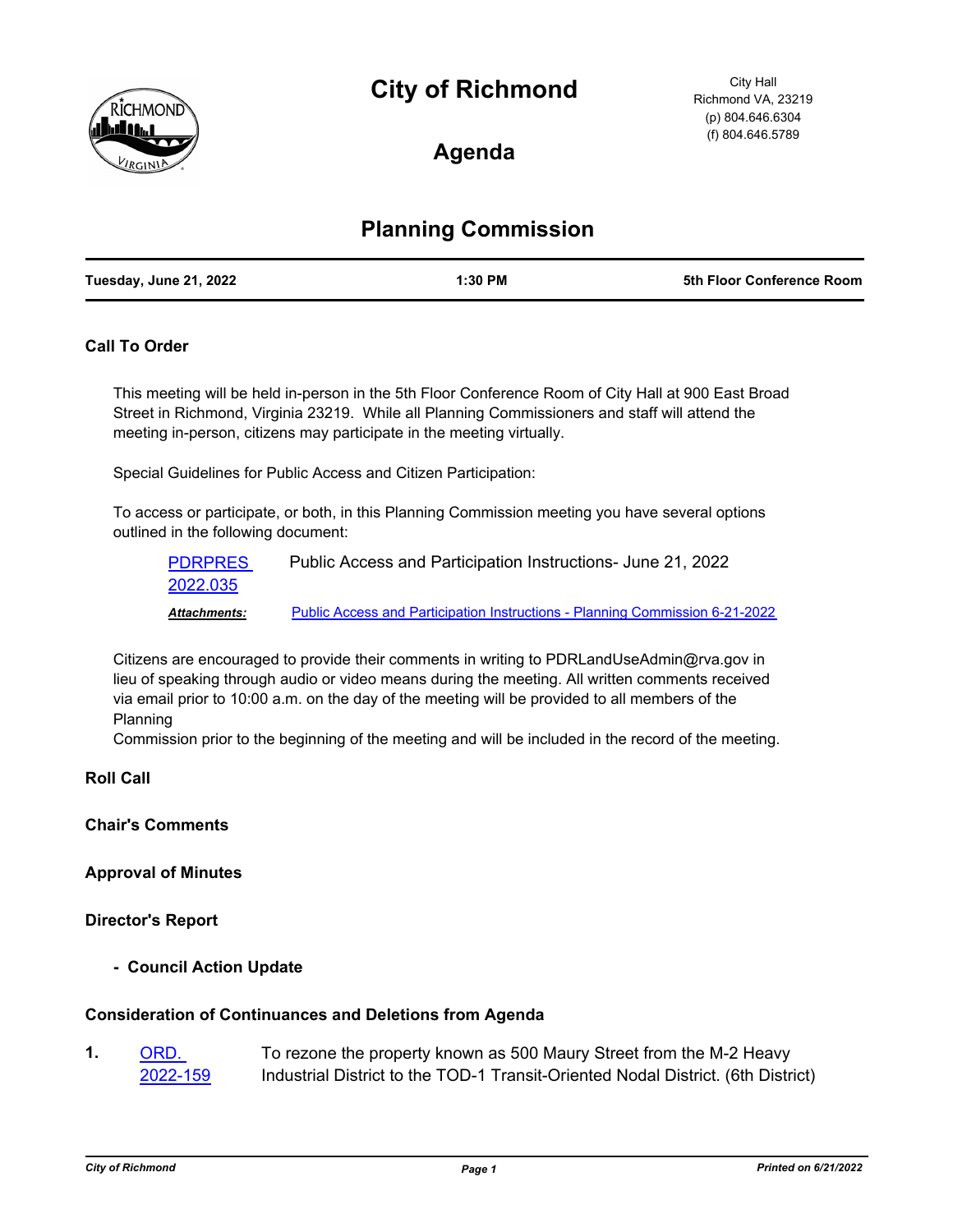#### [Staff Report](http://richmondva.legistar.com/gateway.aspx?M=F&ID=7a107378-ff5f-4f9c-b234-fec9fef327a6.pdf) *Attachments:*

| Ord. No. 2022-159                                                            |
|------------------------------------------------------------------------------|
| <b>Application Form</b>                                                      |
| <b>Applicant's Report</b>                                                    |
| <b>Survey</b>                                                                |
| <b>Community Association Comments</b>                                        |
| <b>O&amp;R Map</b>                                                           |
| Request to continue to the July 18, 2022 meeting of the Planning Commission. |

### **Consent Agenda**

- To authorize the special use of the property known as 3216 3rd Avenue for the purpose of four single-family detached dwellings, with off-street parking, upon certain terms and conditions. (6th District) ORD. [2022-148](http://richmondva.legistar.com/gateway.aspx?m=l&id=/matter.aspx?key=31728) **2.**
	- [Staff Report](http://richmondva.legistar.com/gateway.aspx?M=F&ID=3bd7b464-669b-405f-8b9f-c488a8d3970c.pdf) *Attachments:*

[Ord. No. 2022-148](http://richmondva.legistar.com/gateway.aspx?M=F&ID=51b9dd29-8cda-4fea-9b53-a7b4f735303f.pdf) **[Application Form & Applicant's Report](http://richmondva.legistar.com/gateway.aspx?M=F&ID=b431d1b7-a317-4d4b-b0e9-5e4ebb92ee7c.pdf)** 

[Plans & Survey](http://richmondva.legistar.com/gateway.aspx?M=F&ID=007c27f6-1542-460d-be80-93c60397dae2.pdf)

To amend and reordain Ord. No. 88-249-225, adopted Oct. 10, 1988, as previously amended by Ord. No. 91-283-92-1, adopted Jan. 13, 1992, and Ord. No. 2014-193-175, adopted Oct. 13, 2014, which authorized the special use of the property known as Highland Park School, containing 2.61 acres, more or less, located on the southwest corner of Brookland Park Boulevard and Second Avenue, for an apartment building for the elderly (persons 60 years of age and older), for the purpose of reducing the residency age requirement for at least 80 percent of the occupied units to persons 55 years of age and older, to authorize additional on-site parking, upon certain terms and conditions. (6th District) ORD. [2022-160](http://richmondva.legistar.com/gateway.aspx?m=l&id=/matter.aspx?key=31999) **3.**

#### [Staff Report](http://richmondva.legistar.com/gateway.aspx?M=F&ID=7dccad11-9500-4c4d-9201-74f6388a35da.pdf) *Attachments:*

[Ord. No. 2022-160](http://richmondva.legistar.com/gateway.aspx?M=F&ID=6d2e43dd-f97d-4405-97f2-dc2c3f6d0ae9.pdf) **[Applicantion Form and Applicant's Report](http://richmondva.legistar.com/gateway.aspx?M=F&ID=1c5c2421-3a77-4e17-8681-225d19ee2b24.pdf)** 

**[Plans & Survey](http://richmondva.legistar.com/gateway.aspx?M=F&ID=16c06e93-8fc0-4289-a893-8632f79c01d3.pdf)** 

*Companion paper to ORD. 2022-094.*

To authorize the special use of the property known as 1203 East Brookland Park Boulevard for the purpose of a mixed-use building containing up to 43 dwelling units, upon certain terms and conditions. (6th District) ORD. [2022-094](http://richmondva.legistar.com/gateway.aspx?m=l&id=/matter.aspx?key=31634) **4.**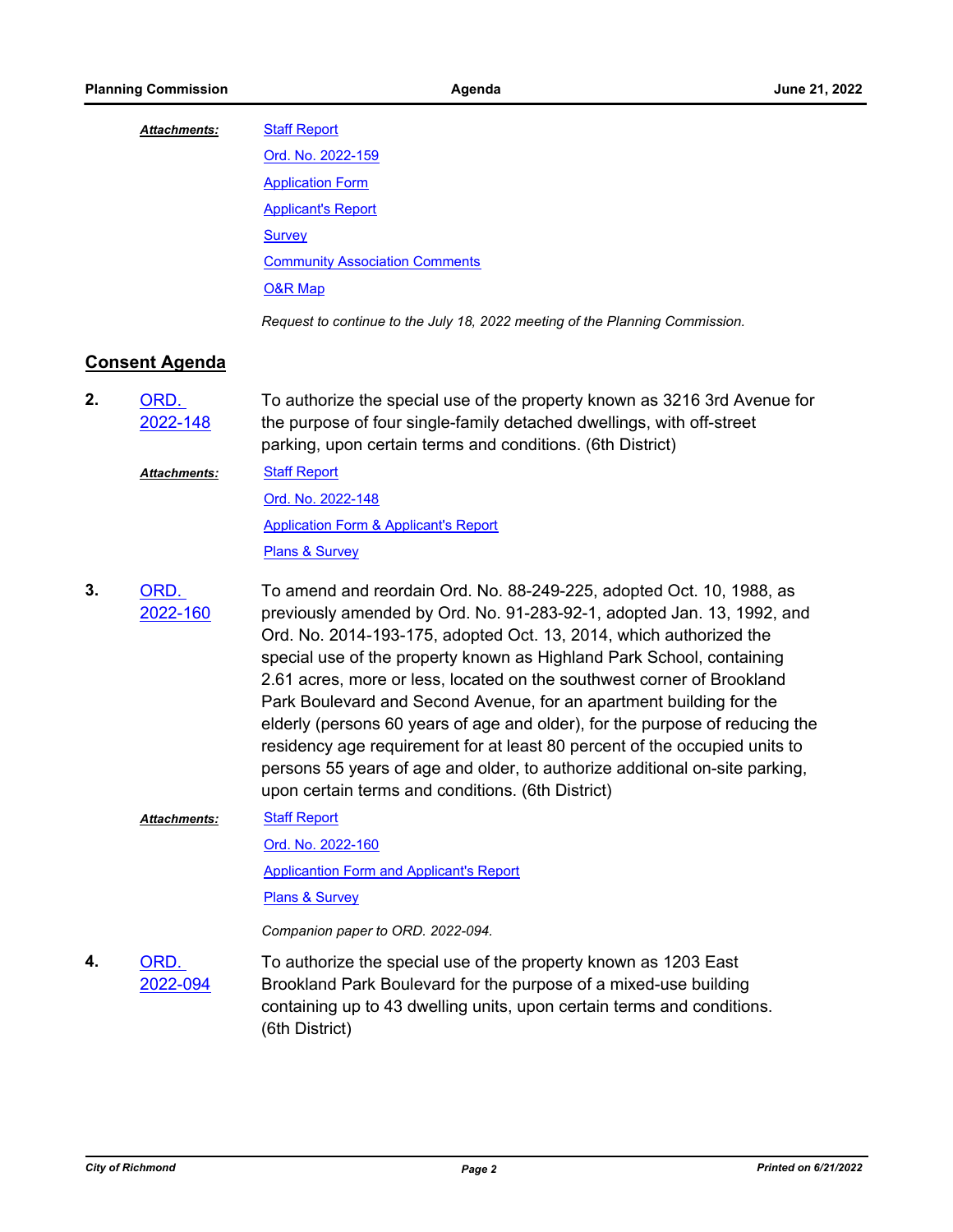|    | Attachments:         | <b>Staff Report</b>                                                                                                                                                                                                                                      |
|----|----------------------|----------------------------------------------------------------------------------------------------------------------------------------------------------------------------------------------------------------------------------------------------------|
|    |                      | Ord. No. 2022-094                                                                                                                                                                                                                                        |
|    |                      | <b>Application Form &amp; Applicant's Report</b>                                                                                                                                                                                                         |
|    |                      | Plans & Survey                                                                                                                                                                                                                                           |
|    |                      | Companion paper to ORD. 2022-160.                                                                                                                                                                                                                        |
| 5. | ORD.<br>2022-161     | To authorize the special use of the property known as 909 North 29th<br>Street for the purpose of five single-family attached dwellings, with<br>off-street parking, upon certain terms and conditions. (7th District)                                   |
|    | <u> Attachments:</u> | <b>Staff Report</b>                                                                                                                                                                                                                                      |
|    |                      | Ord. No. 2022-161                                                                                                                                                                                                                                        |
|    |                      | <b>Application Form &amp; Applicant's Report</b>                                                                                                                                                                                                         |
|    |                      | Plans & Survey                                                                                                                                                                                                                                           |
|    |                      | <b>Map</b>                                                                                                                                                                                                                                               |
| 6. | ORD.<br>2022-162     | To authorize the special use of the property known as 1114 Azalea Avenue<br>for the purpose of an automated teller machine as a principal use, upon<br>certain terms and conditions. (3rd District)                                                      |
|    | Attachments:         | <b>Staff Report</b>                                                                                                                                                                                                                                      |
|    |                      | Ord. No. 2022-162                                                                                                                                                                                                                                        |
|    |                      | <b>Application Form and Applicant's Report</b>                                                                                                                                                                                                           |
|    |                      | Plans                                                                                                                                                                                                                                                    |
|    |                      | <b>Queuing Study</b>                                                                                                                                                                                                                                     |
|    |                      | <b>Survey</b>                                                                                                                                                                                                                                            |
|    |                      | <b>Map</b>                                                                                                                                                                                                                                               |
| 7. | ORD.<br>2022-163     | To authorize the special use of the property known as 3001 Commerce<br>Road for the purpose of parking areas and drive aisles illuminated by<br>lighting structures in excess of 35 feet in height, upon certain terms and<br>conditions. (8th District) |
|    | <b>Attachments:</b>  | <b>Staff Report</b>                                                                                                                                                                                                                                      |
|    |                      | Ord. No. 2022-163                                                                                                                                                                                                                                        |
|    |                      | <b>Plans</b>                                                                                                                                                                                                                                             |
|    |                      | <b>Site Lighting Plan-A</b>                                                                                                                                                                                                                              |
|    |                      | <b>Survey</b>                                                                                                                                                                                                                                            |
|    |                      | <b>Map</b>                                                                                                                                                                                                                                               |
| 8. | ORD.<br>2022-164     | To authorize the special use of the property known as 1504 Park Avenue<br>for the purpose of a single-family attached dwelling, upon certain terms and<br>conditions. (2nd District)                                                                     |